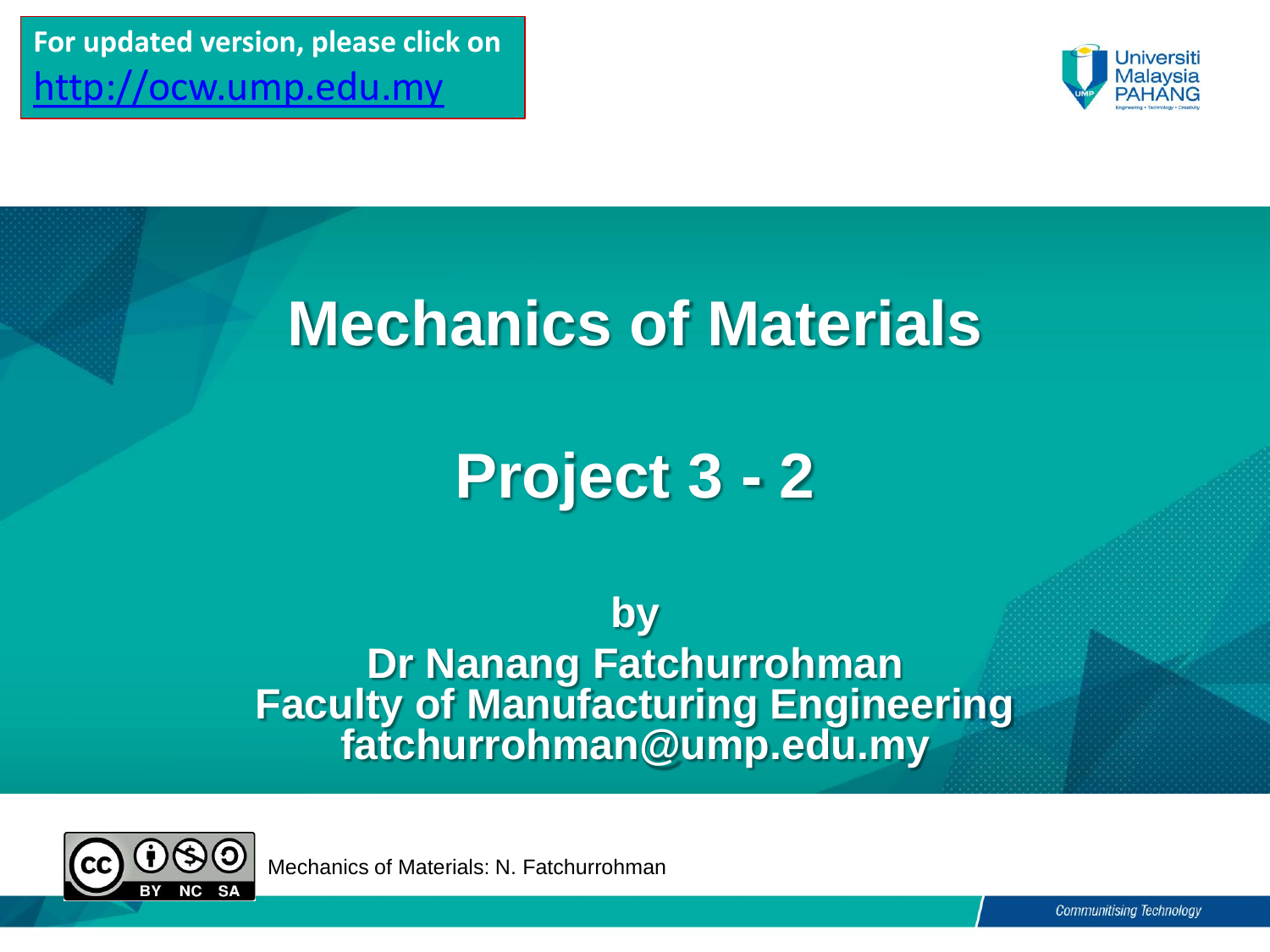

• The project will be based on the design of small load gantry crane that use in industry. It use two I-beam to support the load when it is applied or hang on the chain. Each side will be supported by two end truck that can glide on a runaway.

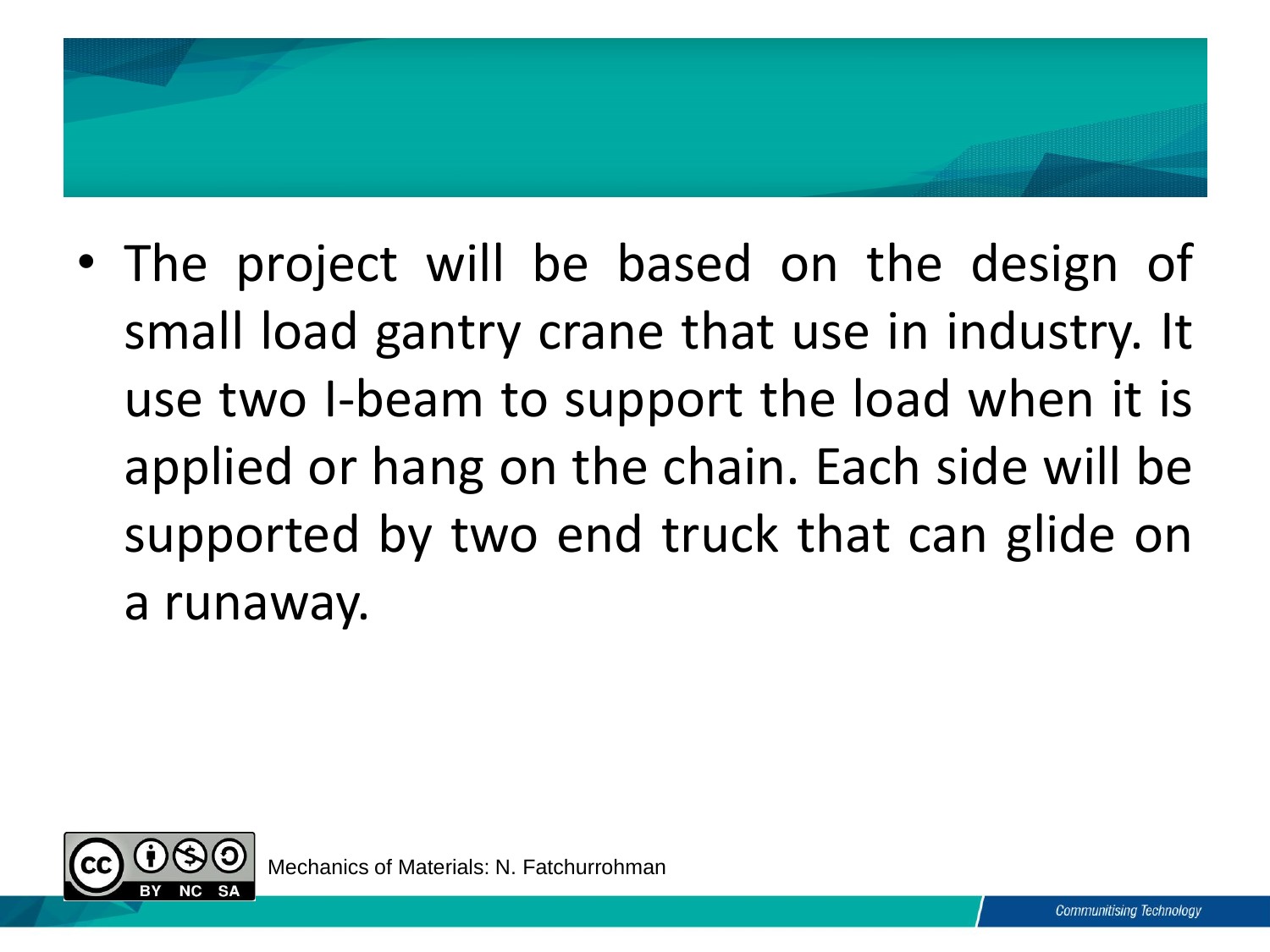



Figure 5 I-Beam 3D view



Mechanics of Materials: N. Fatchurrohman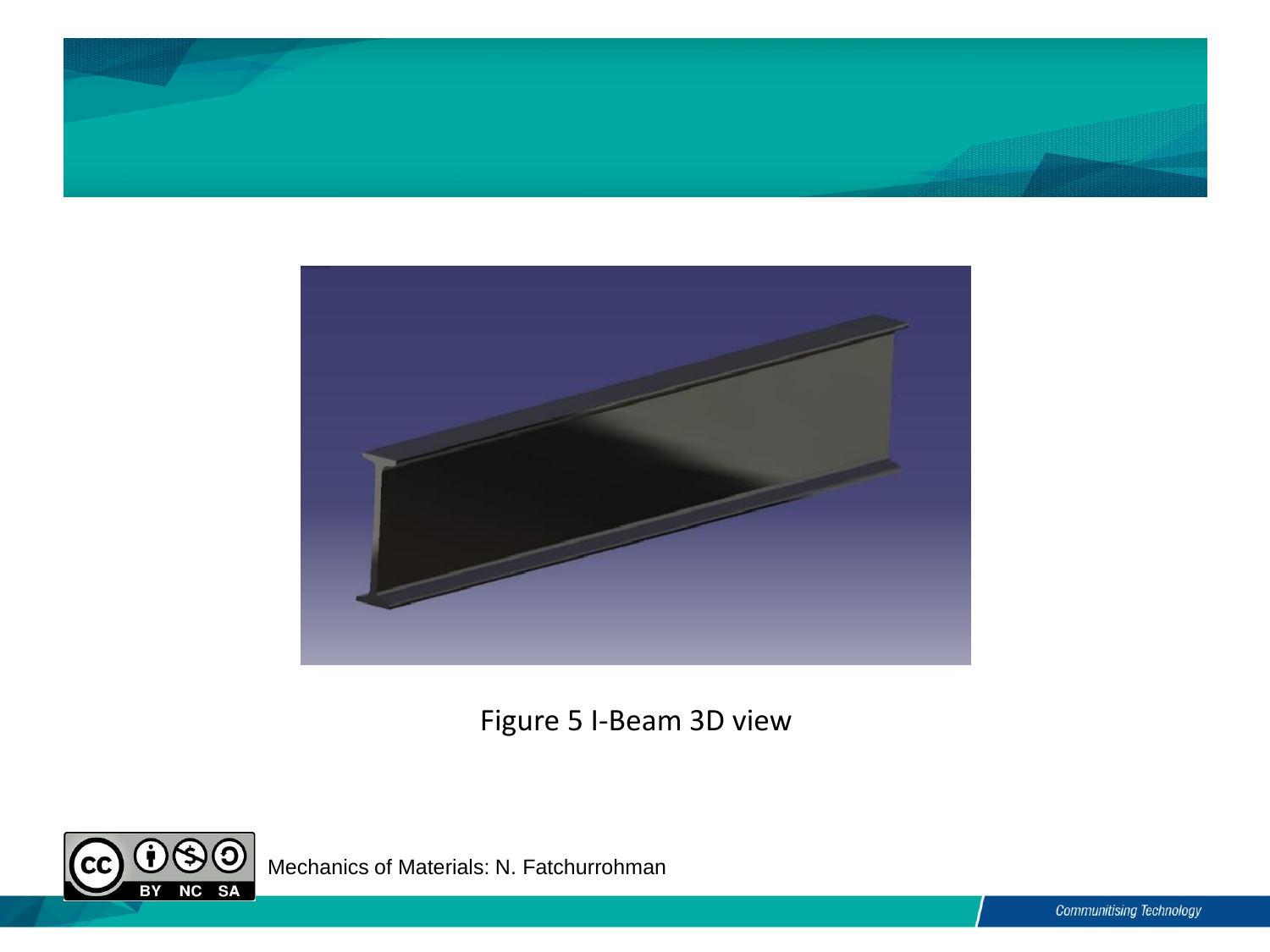

• This project has been decided to analyse one of the I-beam that has been given load in yaxis. Therefore the amount of load will be divided into two because the both of I-beam share same amount of load. The length of the beam will be 1 m long. Please refer to chapter 4.0 for more detail dimension.